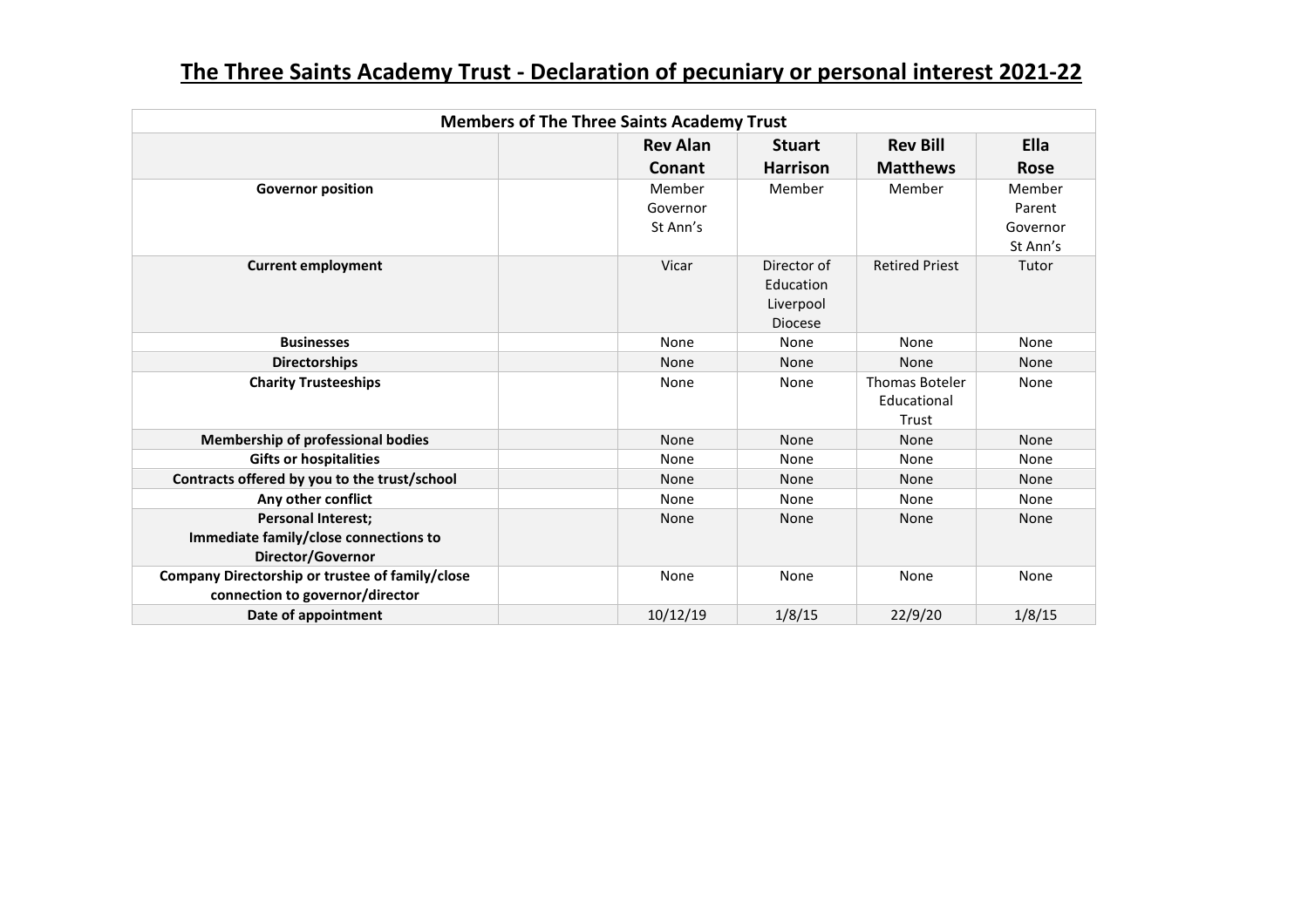| <b>Directors of Three Saints Academy Trust</b>                                                  |                                          |                                                                |                                               |            |                                                   |                                     |  |  |  |  |
|-------------------------------------------------------------------------------------------------|------------------------------------------|----------------------------------------------------------------|-----------------------------------------------|------------|---------------------------------------------------|-------------------------------------|--|--|--|--|
|                                                                                                 | <b>Margot</b>                            | Amy                                                            | Lesley                                        | Kath       | Gill                                              | lan                                 |  |  |  |  |
|                                                                                                 | D'Arcy                                   | <b>Bradley</b>                                                 | <b>Traves</b>                                 | Woodward   | <b>Martindale</b>                                 | Young                               |  |  |  |  |
| <b>Governor position</b>                                                                        | Director<br>Chair of<br><b>STMSTT</b>    | Member<br>Chair of<br><b>Directors</b><br>Chair of St<br>Ann's | Director<br>Vice Chair of<br><b>Directors</b> | Director   | Director                                          | Director                            |  |  |  |  |
| <b>Current employment</b>                                                                       | Self employed<br>Education<br>Consultant | <b>Foster Carer</b>                                            | Retired                                       | Magistrate | <b>HR Consultant</b><br><b>Browne</b><br>Jacobson | Principal<br>Rainford<br><b>MAT</b> |  |  |  |  |
| <b>Businesses</b>                                                                               | M.D. Education<br>Consultancy            | None                                                           | None                                          | None       | None                                              | None                                |  |  |  |  |
| <b>Directorships</b>                                                                            | <b>None</b>                              | None                                                           | None                                          | None       | None                                              | None                                |  |  |  |  |
| <b>Charity Trusteeships</b>                                                                     | None                                     | None                                                           | None                                          | None       | None                                              | None                                |  |  |  |  |
| Membership of<br>professional bodies                                                            | None                                     | None                                                           | None                                          | None       | None                                              |                                     |  |  |  |  |
| <b>Gifts or hospitalities</b>                                                                   | None                                     | None                                                           | None                                          | None       | None                                              | None                                |  |  |  |  |
| Contracts offered by you<br>to the trust/school                                                 | None                                     | None                                                           | None                                          | None       | None                                              | None                                |  |  |  |  |
| Any other conflict                                                                              | None                                     | None                                                           | None                                          | None       | None                                              | None                                |  |  |  |  |
| <b>Personal Interest;</b><br>Immediate family/close<br>connections to<br>Director/Governor      | <b>None</b>                              | None                                                           | None                                          | None       | None                                              | None                                |  |  |  |  |
| <b>Company Directorship or</b><br>trustee of family/close<br>connection to<br>governor/director | None                                     | None                                                           | None                                          | None       | None                                              | None                                |  |  |  |  |
| Date of appointment                                                                             | 22/2/18                                  | 5/6/15                                                         | 5/6/15                                        | 25/4/19    | 22/2/18                                           | 19/9/18                             |  |  |  |  |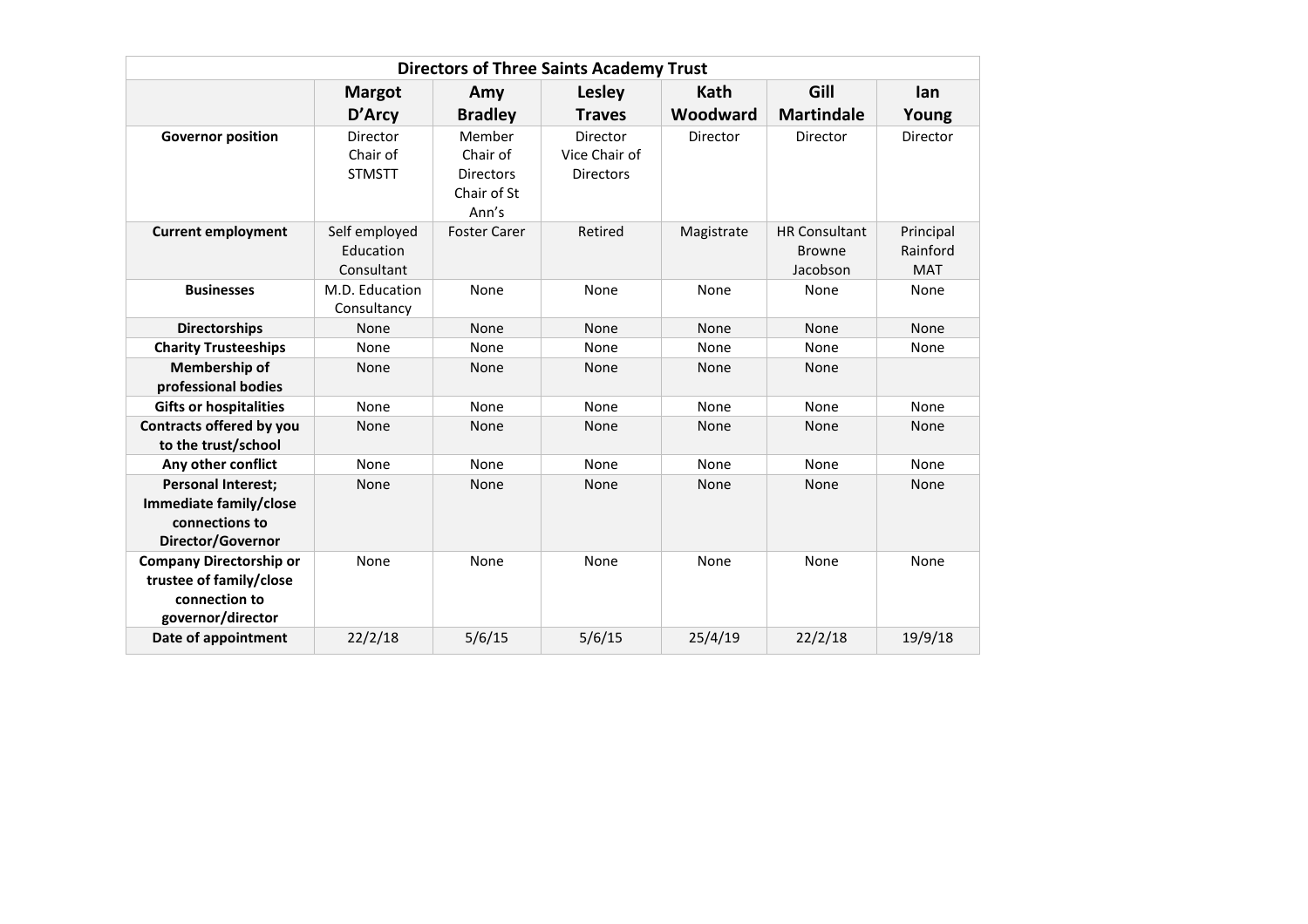| St Mary & St Thomas C.E. Primary School - School Committee                                      |                                                                  |            |                                                                                              |                              |                                                                         |                   |                                                                                          |                       |  |  |
|-------------------------------------------------------------------------------------------------|------------------------------------------------------------------|------------|----------------------------------------------------------------------------------------------|------------------------------|-------------------------------------------------------------------------|-------------------|------------------------------------------------------------------------------------------|-----------------------|--|--|
|                                                                                                 | Margot                                                           | vacancy    | Harry                                                                                        | Lyndsey                      | Helen                                                                   | Melissa           | Canon                                                                                    | Sally                 |  |  |
|                                                                                                 | D'Arcy                                                           |            | Woods                                                                                        | Lewis                        | <b>Davies</b>                                                           | Fiendley          | Geoff<br>Almond                                                                          | Jones                 |  |  |
| <b>Governor position</b>                                                                        | Chair<br>Foundation                                              | Foundation | Vice Chair<br>Foundation                                                                     | HT<br>Governor               | Foundation<br>Parent                                                    | Staff<br>Governor | Foundation                                                                               | <b>Elected Parent</b> |  |  |
| <b>Current employment</b>                                                                       | Self-employed<br>Education<br>Consultant/<br>Ofsted<br>Inspector |            | Parish Priest                                                                                | Headteacher<br><b>STMSTT</b> | <b>Status Products</b><br>Ltd                                           | Teacher           | Retired                                                                                  | Service Advisor       |  |  |
| <b>Businesses</b>                                                                               | M.D. Education<br>Consultancy                                    |            | None                                                                                         | None                         | <b>Status Products</b><br>Ltd                                           | None              | None                                                                                     | None                  |  |  |
| <b>Directorships</b>                                                                            | Margot D'Arcy<br>Education<br>Consultancy<br>Services-Director   |            | None                                                                                         | None                         | <b>Status Products Ltd</b><br>- Director<br>Ikaboodle Ltd -<br>Director | None              | None                                                                                     | None                  |  |  |
| <b>Charity Trusteeships</b>                                                                     | The Three<br>Saints Academy<br>Trust-Director                    |            | St Helens Deanery<br>Mission & Growth<br>Trust<br>Liverpool Diocesan<br><b>Schools Trust</b> | None                         | None                                                                    | None              | St Helens Carers Centre -<br>Trustee<br>DBE Services - Director<br>Liverpool DBE - Chair | None                  |  |  |
| <b>Membership of professional</b><br>bodies                                                     | None                                                             |            | None                                                                                         | <b>NASWUT</b>                | None                                                                    | <b>NEU</b>        | None                                                                                     | None                  |  |  |
| <b>Gifts or hospitalities</b>                                                                   | None                                                             |            | None                                                                                         | None                         | None                                                                    | None              | None                                                                                     | None                  |  |  |
| Contracts offered by you to<br>the trust/school                                                 | None                                                             |            | None                                                                                         | None                         | None                                                                    | None              | None                                                                                     | None                  |  |  |
| Any other conflict                                                                              | None                                                             |            | Foundation Chair of<br>Governors<br>Parish Primary                                           | None                         | None                                                                    | None              | Garston CE Primary -<br>Governor                                                         | None                  |  |  |
| <b>Personal Interest;</b><br>Immediate family/close<br>connections to<br>Director/Governor      | None                                                             |            | None                                                                                         | None                         | None                                                                    | None              | None                                                                                     | None                  |  |  |
| <b>Company Directorship or</b><br>trustee of family/close<br>connection to<br>governor/director | None                                                             |            | None                                                                                         | None                         | None                                                                    | None              | None                                                                                     | None                  |  |  |
| Date of appointment                                                                             | 22/2/18                                                          |            | 29/9/16                                                                                      | 1/9/16                       | 04/03/19                                                                | 1/9/20            | 10/12/15                                                                                 | 1/9/18                |  |  |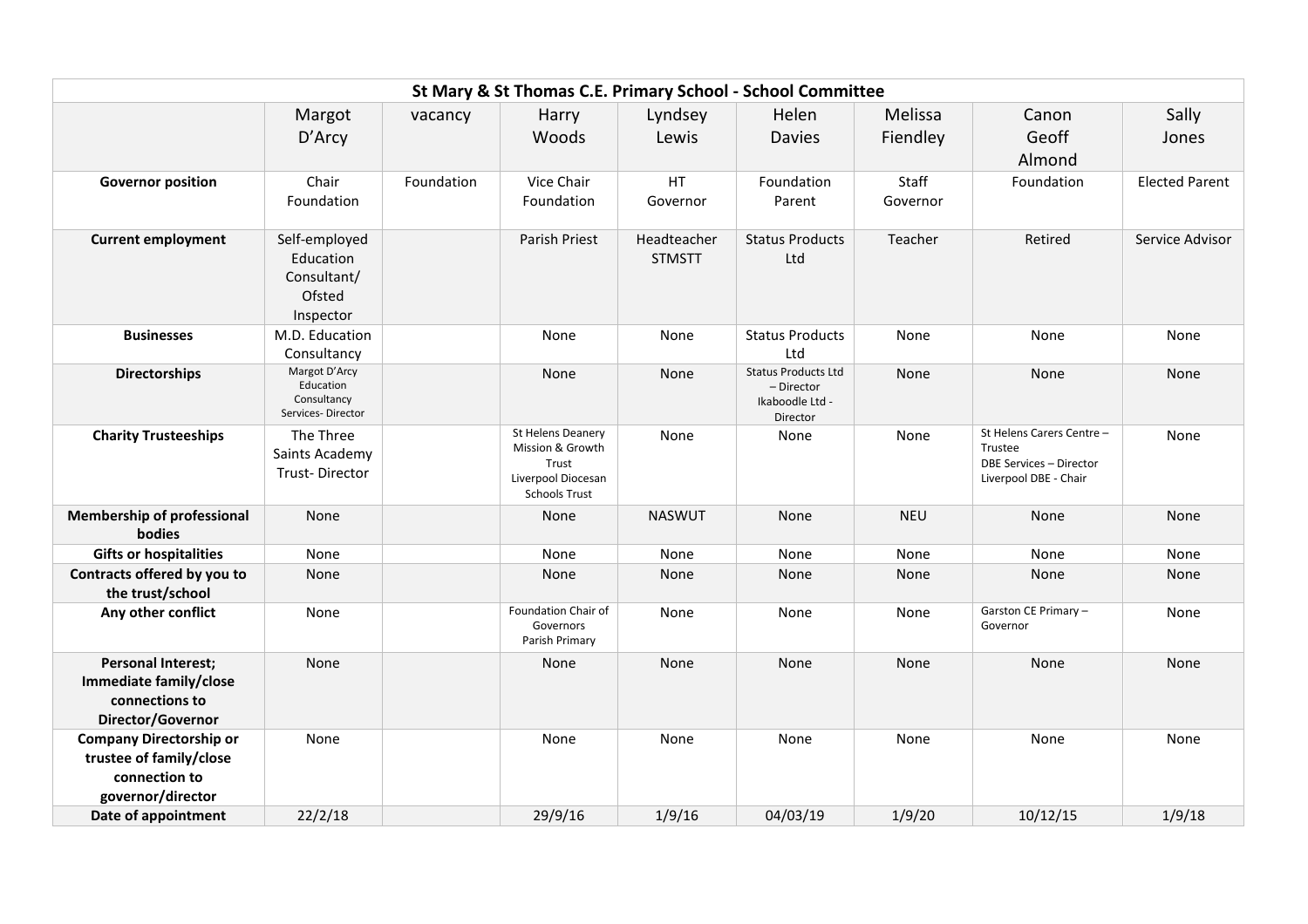|                                                                                                 |                                                                        |                       |            |                                                                        | St Ann's Church of England Primary School - School Committee                  |                      |                                                                                                   |                                                                 |
|-------------------------------------------------------------------------------------------------|------------------------------------------------------------------------|-----------------------|------------|------------------------------------------------------------------------|-------------------------------------------------------------------------------|----------------------|---------------------------------------------------------------------------------------------------|-----------------------------------------------------------------|
|                                                                                                 | Rachel                                                                 | Laura                 | Ella       | Laurie                                                                 | <b>Neil</b>                                                                   | Charlotte            | Rev Alan                                                                                          | Helen Fryer                                                     |
|                                                                                                 | <b>Pickles</b>                                                         | Rynn                  | Rose       | Parr                                                                   | Ellis                                                                         | Foster               | Conant                                                                                            |                                                                 |
| <b>Governor position</b>                                                                        | Chair<br>Parent                                                        | HT                    | Foundation | Parent                                                                 | Foundation                                                                    | Staff                | Foundation                                                                                        | Parent                                                          |
| <b>Current employment</b>                                                                       | Reward<br><b>Business</b><br>Partner at<br><b>BUPA</b>                 | Principal<br>St Ann's | Tutor      | <b>Business</b><br>Development<br>Officer<br>Software<br>Solutions Ltd | Full time<br>DFma Bid<br>Manager with<br>Crown House<br>Technologies          | <b>Class Teacher</b> | Vicar of St Ann's<br>Parish Church of<br>Rainhill                                                 | Head of<br>Compliance and<br>risk witin the<br>banking industry |
| <b>Businesses</b>                                                                               | N/A                                                                    | None                  | N/A        | N/A                                                                    | N/A                                                                           | N/A                  | N/A                                                                                               | N/A                                                             |
| <b>Directorships</b>                                                                            | N/A                                                                    | N/A                   | N/A        | Aguila Ltd<br><b>Ryder Court</b><br>Management<br>Company              | N/A                                                                           | N/A                  | N/A                                                                                               | N/A                                                             |
| <b>Charity Trusteeships</b>                                                                     | $1ST$ Rainhill<br>Company of<br><b>Girl Guides</b>                     | None                  | N/A        | N/A                                                                    | N/A                                                                           | N/A                  | St Ann's Church<br>St Ann's Parish Charity<br>The John Swift Trust<br><b>Ecclesiastical Trust</b> | N/A                                                             |
| Membership of<br>professional bodies                                                            | <b>CIPD</b><br>(Chartered<br>Institute of<br>Personnel<br>Development) | <b>NAHT</b>           | N/A        | N/A                                                                    | Member of CIBSE<br>(Chartered<br>Institute of Building<br>Services Engineers) | N/A                  | Christians in<br>Science                                                                          | N/A                                                             |
| <b>Gifts or hospitalities</b>                                                                   | N/A                                                                    | None                  | N/A        | N/A                                                                    | N/A                                                                           | N/A                  | N/A                                                                                               | N/A                                                             |
| <b>Contracts offered by</b><br>you to the trust/school                                          | N/A                                                                    | None                  | N/A        | N/A                                                                    | N/A                                                                           | N/A                  | N/A                                                                                               | N/A                                                             |
| Any other conflict                                                                              | N/A                                                                    | None                  | N/A        | N/A                                                                    | N/A                                                                           | N/A                  | N/A                                                                                               | N/A                                                             |
| <b>Personal Interest;</b><br>Immediate family/close<br>connections to<br>Director/Governor      | None                                                                   | None                  | None       | None                                                                   | None                                                                          | None                 | None                                                                                              | None                                                            |
| <b>Company Directorship</b><br>or trustee of<br>family/close connection<br>to governor/director | None                                                                   | None                  | None       | None                                                                   | None                                                                          | None                 | None                                                                                              | None                                                            |
| Date of appointment                                                                             | 8/11/16                                                                | 01/09/19              | 10/12/15   | 04/05/21                                                               | 08/12/16                                                                      | 10/12/19             | 10/12/15                                                                                          | 16/11/18                                                        |